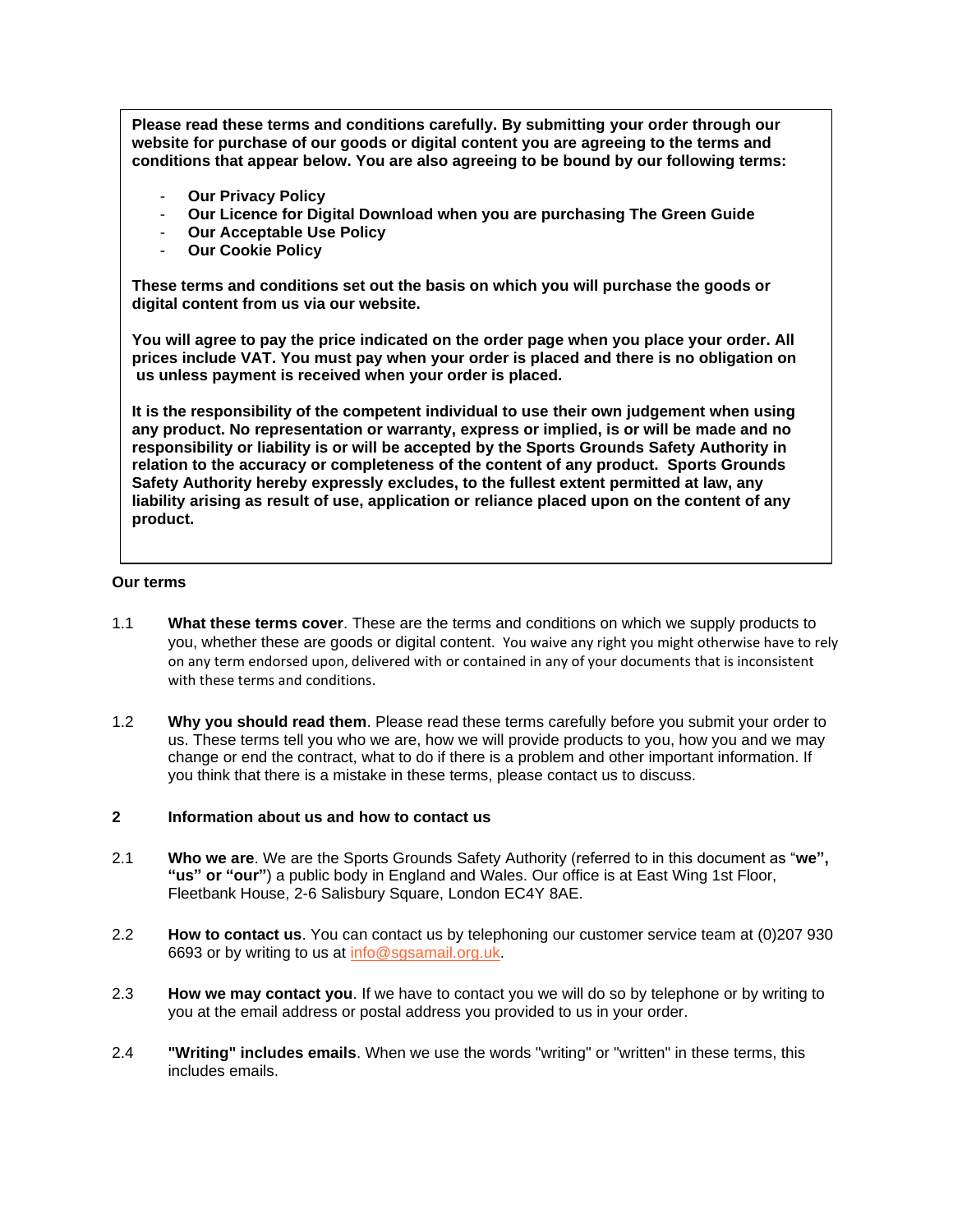# **3 Our contract with you**

- 3.1 **How we will accept your order**. Our acceptance of your order will take place when we email you to accept it, at which point a contract will come into existence between you and us.
- 3.2 **If we cannot accept your order**. If we are unable to accept your order, we will inform you of this and will not charge you for the product. This might be because the product is out of stock, because of unexpected limits on our resources which we could not reasonably plan for, because we have identified an error in the price or description of the product or because we are unable to meet a delivery deadline you have requested.
- 3.3 **Your order number**. We will assign an order number to your order and tell you what it is when we accept your order. It will help us if you can tell us the order number whenever you contact us about your order. When you purchase and download the digital content this will appear as a watermark along with your name and email address you provided to us in your order.

# **4 Our products**

- 4.1 **Products may vary slightly from their pictures**. The images of the products on our website are for illustrative purposes only. Although we have made every effort to display the colours accurately, we cannot guarantee that a device's display of the colours accurately reflects the colour of the products. Your product may vary slightly from those images.
- 5 **Changes to the products**. We may change the product to reflect changes in relevant laws and regulatory requirements, and to implement technical adjustments and improvements, for example to address a security threat. These changes will not affect your use of the product.

## **6 Providing the products**

6.1 **Delivery costs**. The costs of delivery will be as displayed to you on our website.

## 6.2 **When we will provide the products**.

- 6.2.1 **If the products are goods**. If the products are goods we will deliver them to you as soon as reasonably possible after the day on which we accept your order. During the order process we will let you know when we will provide the products to you.
- 6.2.2 **If the product is a one-off purchase of digital content**. We will make the digital content available for download by you as soon as we accept your order and receive your payment.
- 6.3 **We are not responsible for delays outside our control**. If our supply of the products is delayed by an event outside our control then we will contact you as soon as reasonably possible to let you know and we will take reasonable steps to minimise the effect of the delay. Provided we do this we will not be liable for delays caused by the event, but if there is a risk of substantial delay you may contact us to end the contract and receive a refund for any products you have paid for but not received.
- 6.4 **Delivery.** We will deliver the goods to the location that you submit via our website during the ordering process only.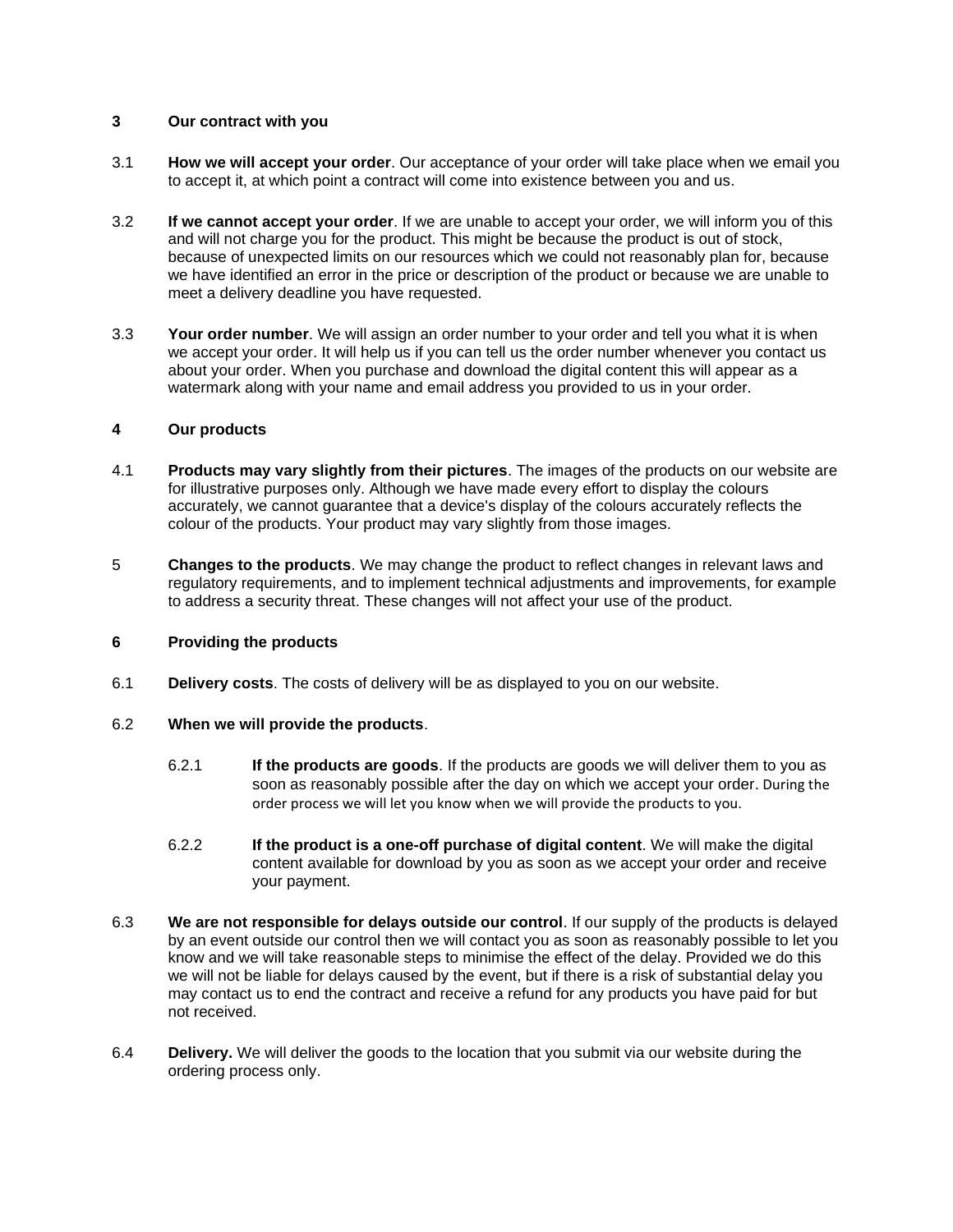- <span id="page-2-0"></span>6.5 **Late delivery**. If we miss an agreed delivery deadline for any goods then you may treat the contract as at an end straight away if any of the following apply:
	- 6.5.1 we have refused to deliver the goods; or
	- 6.5.2 you told us before we accepted your order that delivery within the delivery deadline was essential.
- 6.6 **Setting a new deadline for delivery**. If you have the rights under clause [6.5](#page-2-0) to break the contract but do not wish to treat the contract as at an end straight away, or do not have the right to do so under clause 6.5, you can give us a new deadline for delivery, which must be reasonable and we will use reasonable endeavours to deliver the goods by the deadline.
- 6.7 **Ending the contract for late delivery**. If you do choose to treat the contract as at an end for late delivery under clause [6.5,](#page-2-0) you can cancel your order for any of the goods or reject goods that have been delivered. If you wish, you can reject or cancel the order for some of those goods (not all of them), unless splitting them up would significantly reduce their value. After that we will refund any sums you have paid to us for the cancelled goods and their delivery. If the goods have been delivered to you, you must post them back to us. We will pay the costs of postage. Please let us know by calling customer services on (0)207 930 6693 or emailing us at info@sgsamail.org.uk.
- 6.8 **When you become responsible for the goods**. A product which is goods will be your responsibility from the time we deliver the product to the address you gave us.
- 6.9 **When you own goods**. You own a product which is goods once we have received payment in full.
- 6.10 **What will happen if you do not give required information to us**. We may need certain information from you so that we can supply the products to you, for example, your address. If you do not give us this information within a reasonable time of us asking for it, or if you give us incomplete or incorrect information, we may either end the contract (and clause 11 will apply) or make an additional charge of a reasonable sum to compensate us for any extra work that is required as a result. We will not be responsible for supplying the products late if this is caused by you not giving us the information we need within a reasonable time of us asking for it.

# **7 Your rights to end the contract**

- 7.1 **You may be able to end your contract with us**. Your rights when you end the contract will depend on what you have bought, whether there is anything wrong with it, how we are performing and when you decide to end the contract:
	- 7.1.1 **If what you have bought is faulty or misdescribed you may have a legal right to end the contract** (or to get the product repaired or replaced or to get some or all of your money back);
	- 7.1.2 **If you want to end the contract because of something we have done or have told you we are going to do, see** clause [8;](#page-3-0)
	- 7.1.3 **If you have just changed your mind about the product, see** clause [9.](#page-3-1) You may be able to get a refund if you are within a statutory cooling-off period, but this may be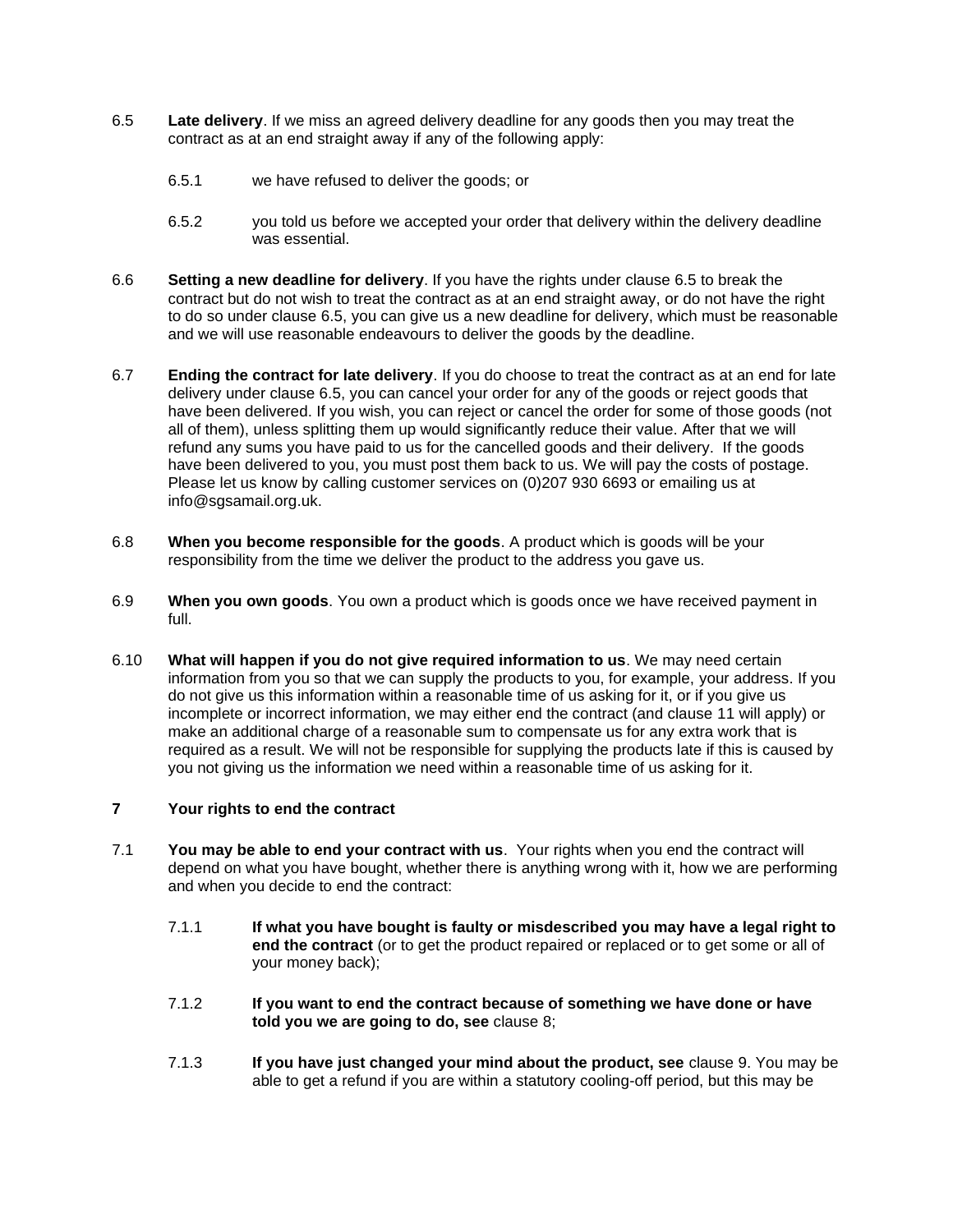subject to deductions and you will have to pay the costs of return of any goods. This does not apply to digital content, see clauses [9.2](#page-3-2) and [9.3.1](#page-3-3) below.

# 7.2 **In all other cases if we are not at fault there is no right to change your mind.**

# <span id="page-3-0"></span>8 **Ending the contract because of something we have done or are going to do**

- <span id="page-3-4"></span>8.1 If you are ending a contract for a reason set out at [8.1.1](#page-3-4) to [8.1.3](#page-3-5) below the contract will end immediately and we will refund you in full for any products which have not been provided. The reasons are:
	- 8.1.1 we have told you about an error in the price or description of the product you have ordered and you do not wish to proceed;
	- 8.1.2 there is a risk that supply of the products may be significantly delayed because of events outside our control; or
	- 8.1.3 you have a legal right to end the contract because of something we have done wrong.

## <span id="page-3-5"></span><span id="page-3-1"></span>9 **Exercising your right to change your mind if the Consumer Contracts Regulations 2013 applies to you**

- 9.1 For most products bought online you have a legal right to change your mind within 14 days and receive a refund if the Consumer Contracts Regulations 2013 applies to you.
- <span id="page-3-2"></span>9.2 **When you don't have the right to change your mind even if you are a consumer**. You do not have a right to change your mind in respect of digital products after you have started to download them.
- <span id="page-3-3"></span>9.3 **If the Consumer Contracts Regulations 2013 applies to you, how long do you have to change your mind?** How long you have depends on what you have ordered and how it is delivered.
	- 9.3.1 **Have you bought digital content for download**, if so you have 14 days from the date of purchase to change your mind, however, once you click to download the digital content you will not have the right to change your mind. If we made the digital content available to you and you downloaded this immediately, and you agreed to this when ordering, you will not have a right to change your mind.
	- 9.3.2 **Have you bought goods**, if so you have 14 days after the day you (or someone you nominate) receives the goods.

## **10 How to end the contract with us**

10.1 **Tell us you want to end the contract**. To end the contract with us, please let us know by either calling customer services on (0)207 930 6693 or emailing us at [info@sgsamail.org.uk.](mailto:info@sgsamail.org.uk) Please provide your name, home address, details of the order and, where available, your phone number and email address.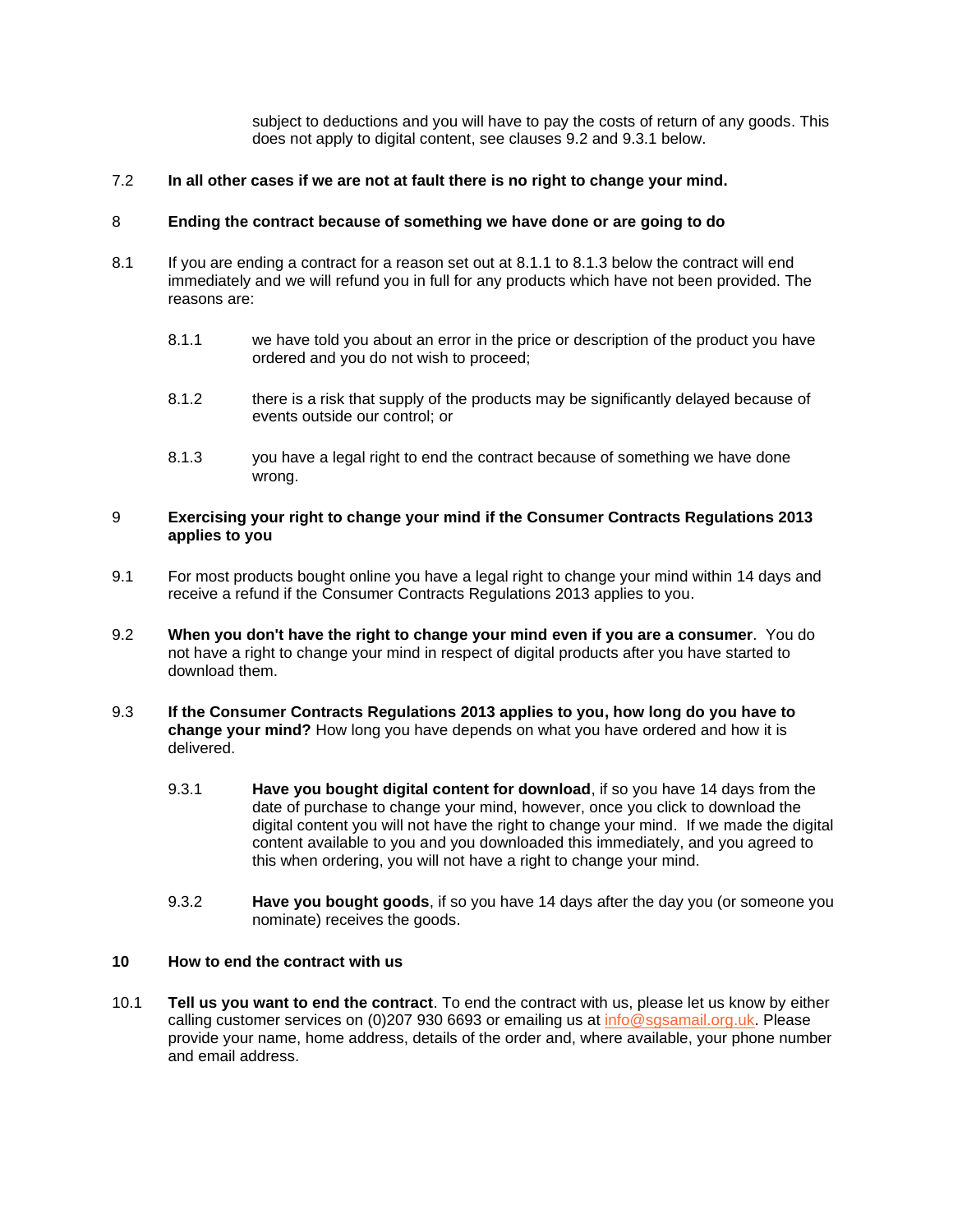- <span id="page-4-0"></span>10.2 **Returning goods after ending the contract**. If you end the contract after goods have been dispatched to you or you have received them, you must return them to us. You must post them back to us at East Wing 1st Floor, Fleetbank House, 2-6 Salisbury Square, London EC4Y 8JX. Please let us know by either calling customer services on (0)207 930 6693 or emailing us at [info@sgsamail.org.uk.](mailto:info@sgsamail.org.uk) If you are exercising your right to change your mind you must send off the goods within 14 days of telling us you wish to end the contract.
- 10.3 **When we will pay the costs of return**. We will pay the costs of return:
	- 10.3.1 if the goods are faulty or misdescribed; or
	- 10.3.2 if you are ending the contract because we have told you of an upcoming change to the goods or these terms, an error in pricing or description, a delay in delivery due to events outside our control or because you have a legal right to do so as a result of something we have done wrong,

in all other circumstances you must pay the costs of return.

- 10.4 **How we will refund you**. If you are entitled to a refund under this contract we will refund you the price you paid for the products including delivery costs, by the method you used for payment.
- 10.5 **When your refund will be made**. If you are entitled to a refund under this contract we will make any refunds due to you as soon as possible. If you are exercising your right to change your mind under clause [9](#page-3-1) above in relation to goods your refund will be made within 14 days from the day on which we receive the goods back from you. For information about how to return goods to us, see claus[e10.2.](#page-4-0)

# **11 Our rights to end the contract**

- <span id="page-4-1"></span>11.1 **We may end the contract if you break it**. We may end the contract for a product at any time by writing to you if you do not make any payment to us when it is due and you still do not make payment within 7 days of us reminding you that payment is due.
- 11.2 **You must compensate us if you break the contract**. If we end the contract in line with clause [11.1](#page-4-1) we may deduct or charge you reasonable compensation for the net costs we will incur as a result of your breaking the contract.

# **12 If there is a problem with the product**

- 12.1 **How to tell us about problems**. If you have any questions or complaints about the product, please contact us. You can telephone our customer service team at (0)207 930 6693 or write to us at [info@sgsamail.org.uk.](mailto:info@sgsamail.org.uk)
- 12.2 **Summary of your legal rights**. If you are a consumer we are under a legal duty to supply products that are in conformity with this contract and nothing in these terms will affect your legal rights under the Consumer Rights Act 2015.
- 12.3 **Your obligation to return rejected goods**. If you wish to exercise your legal rights to reject goods you must post them back to us. We will pay the costs of postage. Please let us know by calling customer services on (0)207 930 6693 or emailing us at [info@sgsamail.org.uk.](mailto:info@sgsamail.org.uk)

## **13 Price and payment**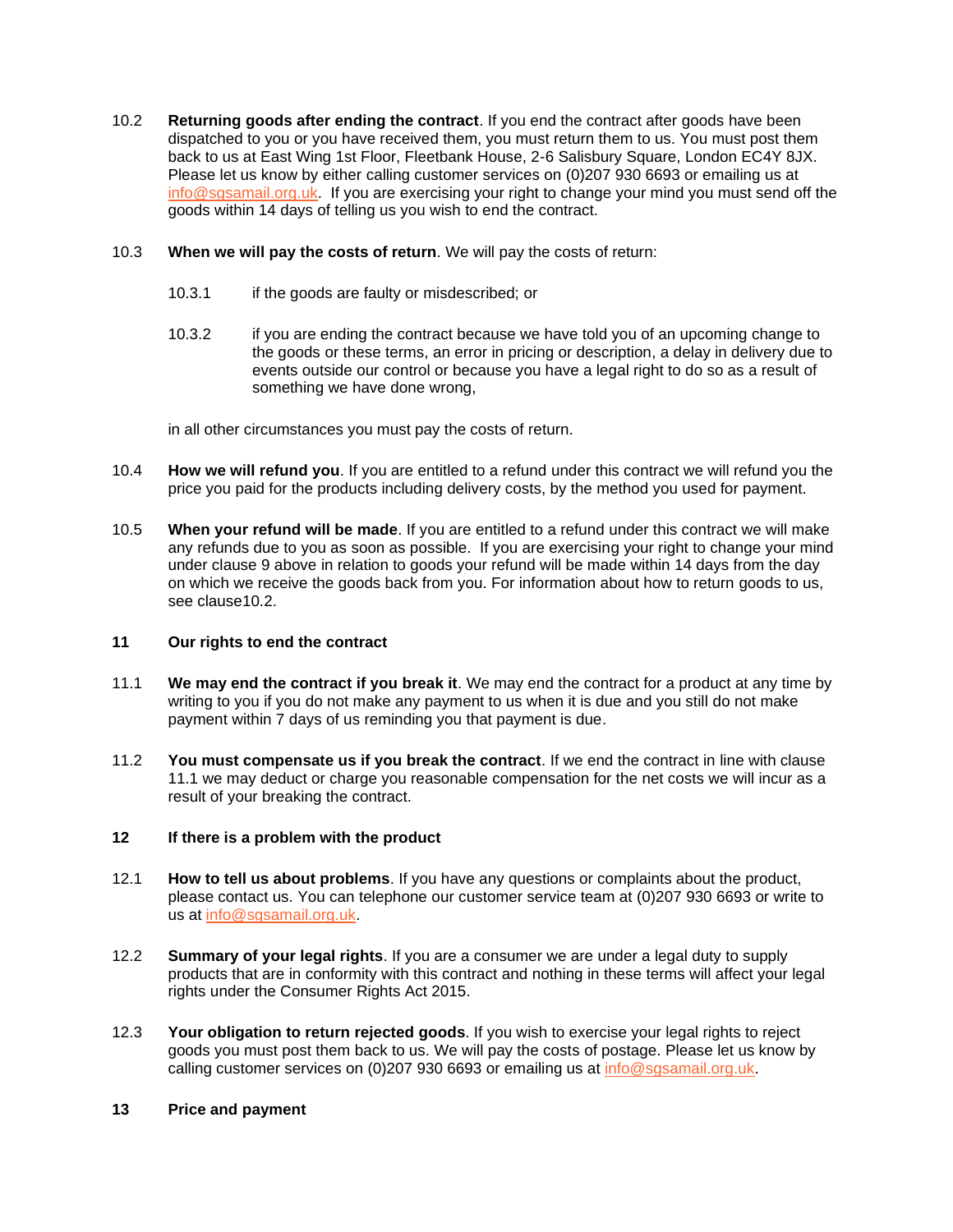- 13.1 **Where to find the price for the product**. The price of the product (which includes VAT) will be the price indicated on the order pages when you placed your order. We try to ensure that the price of the product advised to you is correct. However please see clause [13.3](#page-5-0) for what happens if we discover an error in the price of the product you order.
- 13.2 **We will pass on changes in the rate of VAT or other taxes or tariffs**. If the rate of VAT or other taxes or tariffs changes between your order date and the date we supply the product, we will adjust the rate of VAT or other taxes or tariffs that you are required to pay.
- <span id="page-5-0"></span>13.3 **What happens if we got the price wrong**. It is always possible that, despite our best efforts, some of the products we sell may be incorrectly priced. We will normally check prices before accepting your order so that, where the product's correct price at your order date is less than our stated price at your order date, we will charge the lower amount. If the product's correct price at your order date is higher than the price stated to you, we will contact you for your instructions before we accept your order.
- 13.4 **When you must pay and how you must pay**. We accept payment through PayPal. When you must pay depends on what product you are buying:
	- 13.4.1 For **goods**, you must pay for the products before we dispatch them. We will not charge your credit or debit card until we dispatch the products to you.
	- 13.4.2 For **digital content**, you must pay for the products before you download them.

# **14 Our responsibility for loss or damage suffered by you**

- <span id="page-5-1"></span>14.1 Save where expressly provided, all conditions, warranties or other terms which might have effect between the parties or be implied or incorporated into this contract or any collateral contract, whether by statute, common law or otherwise, are hereby excluded to the maximum extent permitted by law.
- 14.2 Nothing in these conditions shall limit or exclude our liability for:
	- 14.2.1 death or personal injury caused by our negligence, or the negligence of our employees, agents or subcontractors (as applicable);
	- 14.2.2 fraud or fraudulent misrepresentation;
	- 14.2.3 breach of the terms implied by section 12 of the Sale of Goods Act 1979; or
	- 14.2.4 defective products under the Consumer Protection Act 1987; or
	- 14.2.5 any matter in respect of which it would be unlawful for us to exclude or restrict liability.
- 14.3 Subject to clause [14.1:](#page-5-1)
	- 14.3.1 we shall under no circumstances whatsoever be liable to you, whether in contract, tort (including negligence), breach of statutory duty, or otherwise, for:
	- (a) any loss of profit;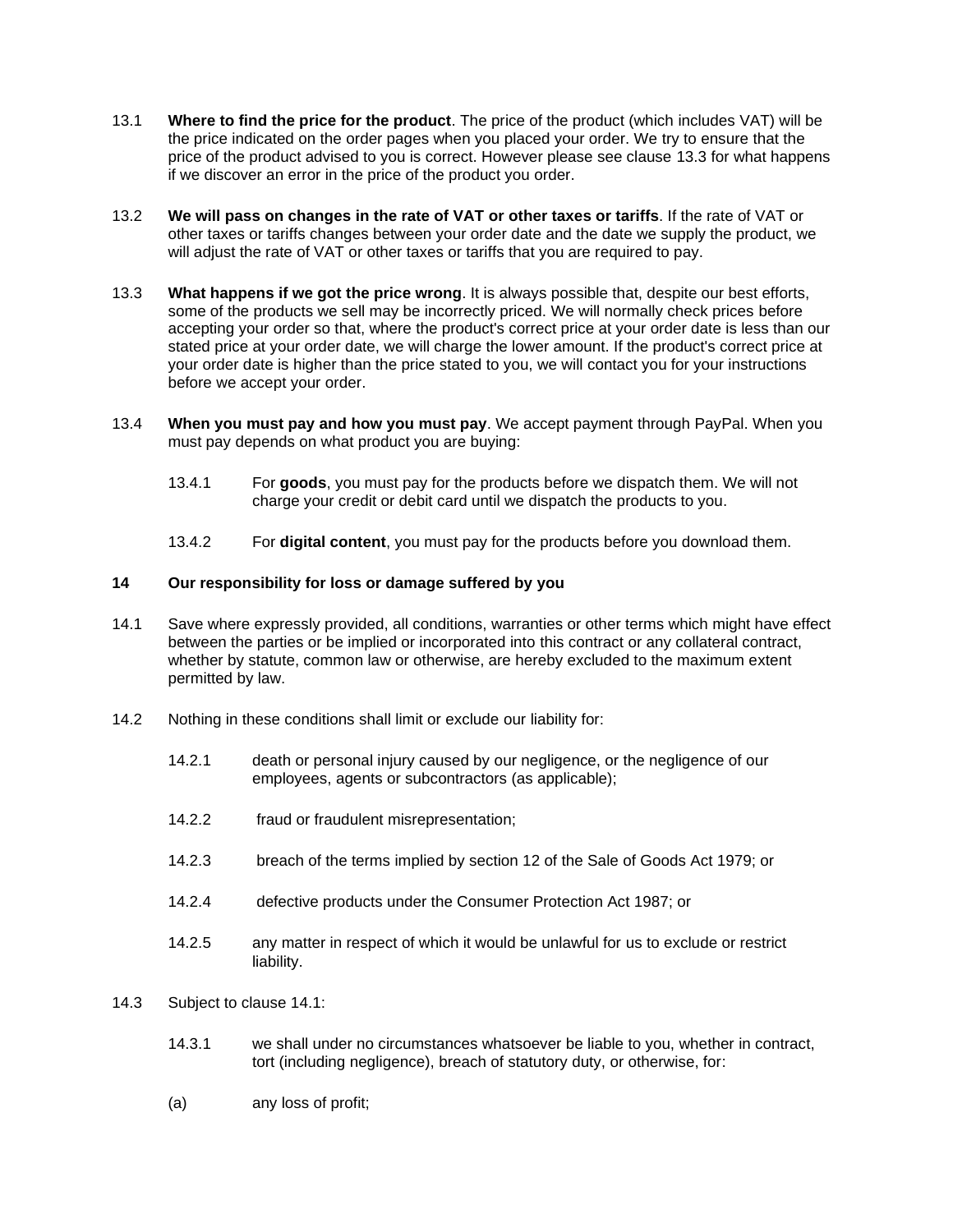- (b) any indirect or consequential loss;
- (c) loss of use;
- (d) loss of anticipated savings;
- (e) loss of business opportunity;
- (f) loss of contracts;
- (g) loss of goodwill; or
- (h) loss arising from damaged, corrupted or lost data,

arising under or in connection with this contract; and

- 14.3.2 our total liability to you in respect of all other losses arising under or in connection with this contract, whether in contract, tort (including negligence), breach of statutory duty, or otherwise, shall in no circumstances exceed the price of the products plus delivery costs.
- 14.4 Both parties acknowledge and agree that sports ground owners and/or operators are responsible for their respective sports grounds and by selling the products we in no way assume liability for any costs, expenses, loss or damage (whether direct, indirect or consequential, and whether economic or other) arising from the use of the products.
- **14.5** This clause 14.5 will apply if you are a consumer under **the Consumer Rights Act 2015** 
	- 14.5.1 We are responsible to you for foreseeable loss and direct damage caused by us. If we fail to comply with these terms, we are responsible for direct loss or damage you suffer that is a foreseeable result of our breaking this contract, but we are not responsible for any indirect loss or damage or loss or damage that is not foreseeable. Loss or damage is foreseeable if either it is obvious that it will happen or if, at the time the contract was made, both we and you knew it might happen, for example, if you discussed it with us during the sales process**. Our total liability to you in respect of losses and damage arising under or in connection with this contract will in no circumstances exceed the price of the products plus delivery costs.**
	- 14.5.2 **We do not exclude or limit in any way our liability to you where it would be unlawful to do so**. This includes liability for death or personal injury caused by our negligence or the negligence of our employees, agents or subcontractors; for fraud or fraudulent misrepresentation; for breach of your legal rights in relation to the products including the right to receive products which are: as described and match information we provided to you; supplied with reasonable skill and care; and for defective products under the Consumer Protection Act 1987.
	- 14.5.3 We are not liable for business losses. We only supply the products to consumers for domestic and private use.
	- 14.5.4 We have no liability to you for any indirect losses, loss of profit, loss of business, business interruption, or loss of business opportunity loss of use, loss of anticipated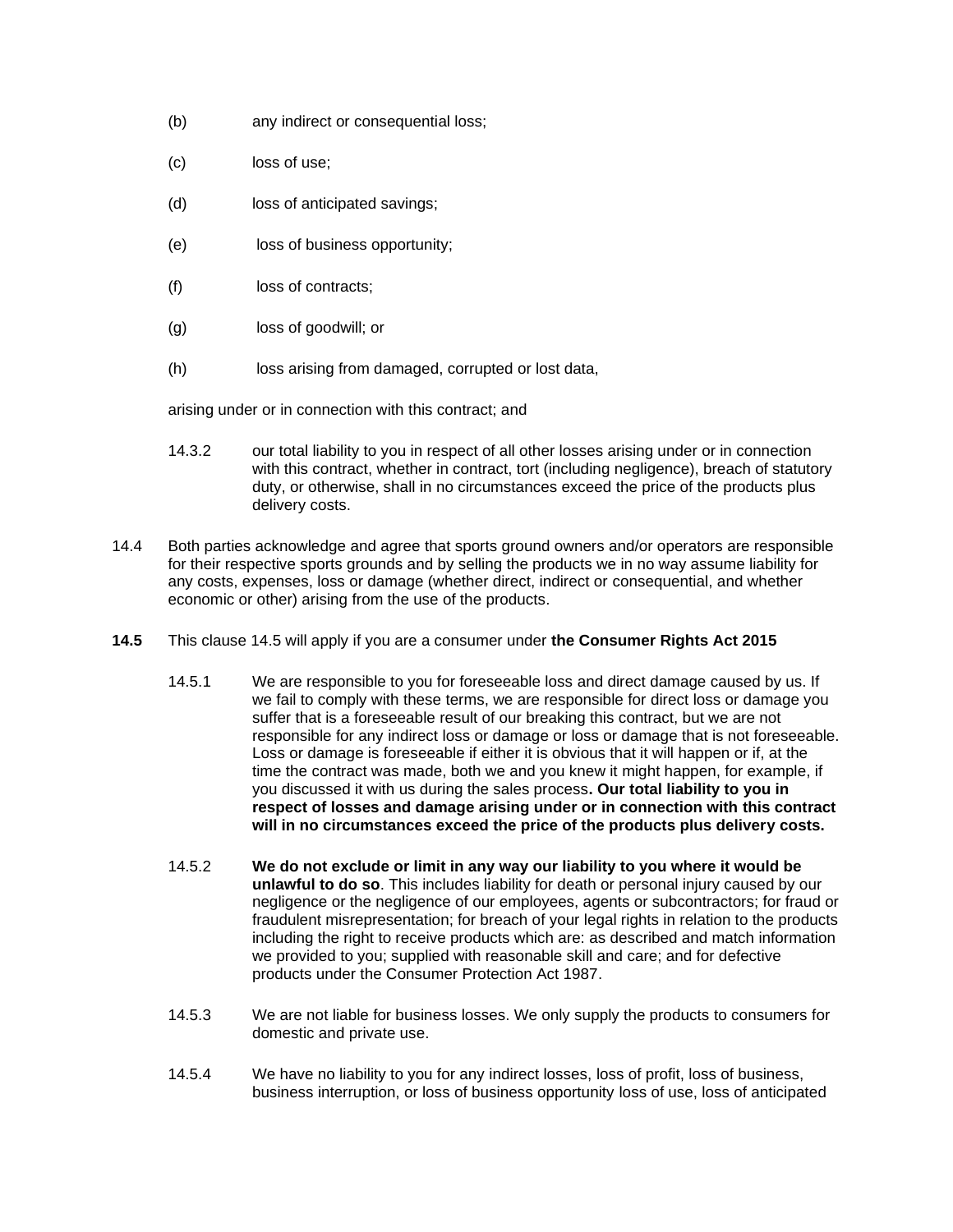savings, loss of business opportunity, loss of contracts and loss of goodwill arising under or in connection with this contract.

# **15 Intellectual property rights**

- 15.1 You acknowledge that:
	- 15.1.1 all Intellectual Property Rights in the products throughout the world belong to us;
	- 15.1.2 all derivative works, including works generated or developed following the date of this contract which is based on the products or an underlying work in relation to this, throughout the world belong to us;
	- 15.1.3 that rights in products are licensed (not sold) to you; and
	- 15.1.4 that you have no intellectual property rights in, or to, the products other than the right to use the products in accordance with the terms of this contract.
- 15.2 You acknowledge that all rights not expressly granted to you in these terms are reserved to us.
- 15.3 In this contract the term "**Intellectual Property Rights**" means patents, utility models, rights to inventions, copyright and neighbouring and related rights, moral rights, trademarks and service marks, business names and domain names, rights in get-up and trade dress, goodwill and the right to sue for passing off or unfair competition, rights in designs, rights in computer software, database rights, rights to use, and protect the confidentiality of, confidential information (including know-how and trade secrets) and all other intellectual property rights, in each case whether registered or unregistered and including all applications and rights to apply for and be granted, renewals or extensions of, and rights to claim priority from, such rights and all similar or equivalent rights or forms of protection which subsist or will subsist now or in the future in any part of the world.

## **16 How we may use your personal information**

- 16.1 **How we may use your personal information**. We will only use your personal information as set out in Our Privacy Notice [https://sgsa.org.uk/privacy-and-cookies/.](https://sgsa.org.uk/privacy-and-cookies/)
- 16.2 Each party may disclose the other party's confidential information:
	- 16.2.1 to its employees, officers, representatives or advisers who need to know such information for the purposes of exercising the party's rights or carrying out its obligations under or in connection with this contract. Each party shall ensure that its employees, officers, representatives or advisers to whom it discloses the other party's confidential information comply with this Clause 16.2; and
	- 16.2.2 as may be required by law, a court of competent jurisdiction or any governmental or regulatory authority.
- 16.3 No party shall use any other party's confidential information for any purpose other than to exercise its rights and perform its obligations under or in connection with this contract.

## **17 Other important terms**